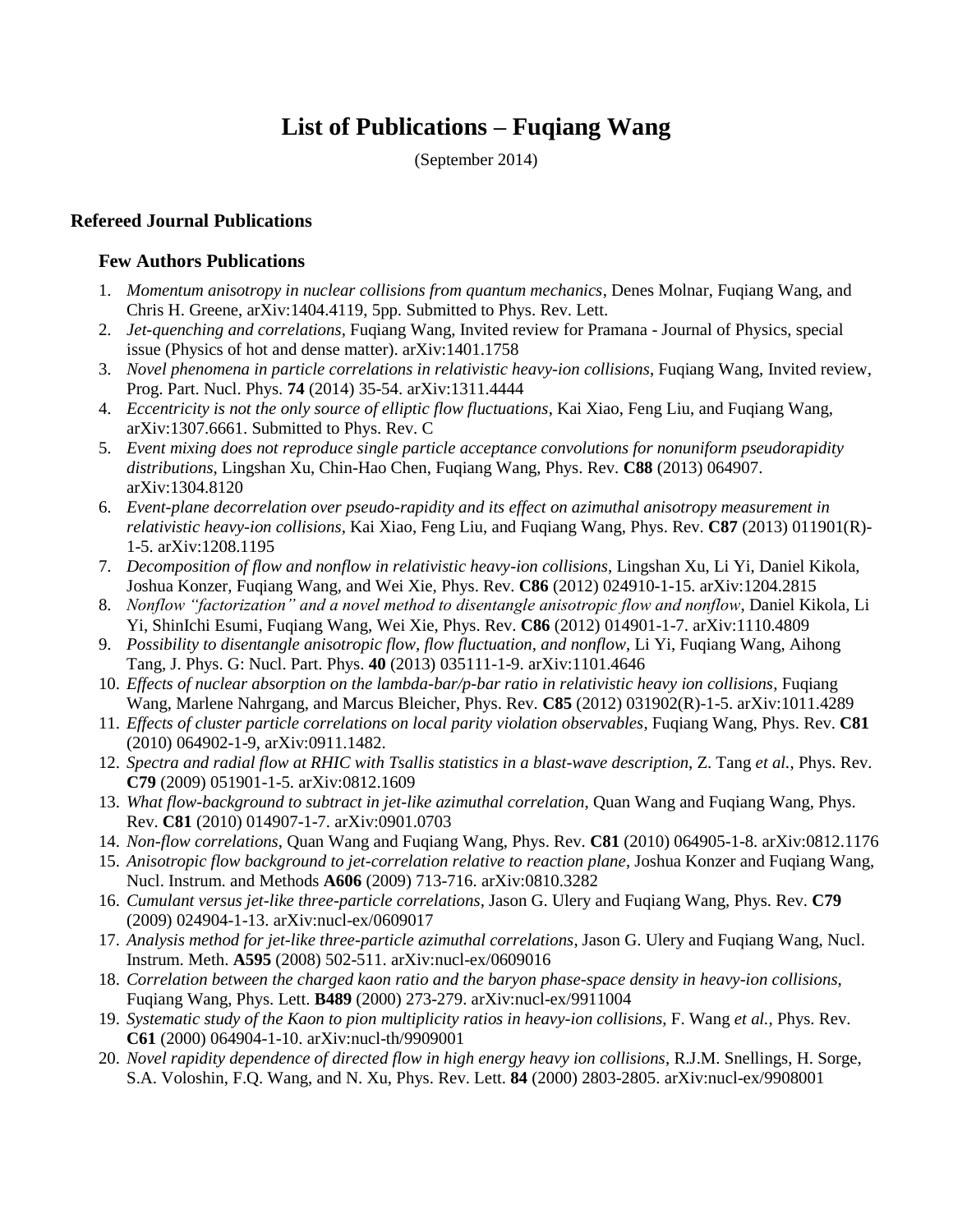- 21. *Baryon phase-space density in heavy-ion collisions*, Fuqiang Wang and Nu Xu, Phys. Rev. **C61** (2000) 021904(R)-1-4. arXiv:nucl-th/9909002
- 22. *Implications of the unusual structure in the pp correlations from Pb+Pb collisions at 158 AGeV*, David A. Brown, Fuqiang Wang, and Pawel Danielewicz, Phys. Lett. **B470** (1999) 33-38. arXiv:nucl-th/9908033
- 23. *Residual correlation in two-proton interferometry from lambda-proton strong interactions*, Fuqiang Wang, Phys. Rev. **C60** (1999) 067901-1-3. arXiv:nucl-th/9907032
- 24. *Lambda-proton correlations in relativistic heavy ion collisions*, Fuqiang Wang and Scott Pratt, Phys. Rev. Lett. **83** (1999) 3138-3141. arXiv:nucl-th/9907019
- 25. *Deuterons and space-momentum correlations in high energy nuclear collisions*, B. Monreal *et al.,* Phys. Rev. **C60** (1999) 031901(R)-1-4. arXiv:nucl-th/9904080
- 26. *Remnants of initial anisotropic high energy density domains in nucleus-nucleus collisions*, Fuqiang Wang and Heinz Sorge, Phys. Rev. **C59** (1999) 1603-1608. arXiv:nucl-th/9811006

# **Publications with CMS Collaboration (only Relativistic Heavy-Ion Physics)**

- 27. *Long-range two-particle correlations of strange hadrons with charged particles in pPb and PbPb collisions at LHC energies*, CMS Collaboration (Vardan Khachatryan (Yerevan Phys. Inst.) *et al.*). arXiv:1409.3392
- 28. *Measurement of jet fragmentation in PbPb and pp collisions at √snn = 2.76 TeV*, CMS Collaboration (Serguei Chatrchyan (Yerevan Phys. Inst.) *et al.*). Phys. Rev. **C90** (2014) 024908. arXiv:1406.0484
- 29. *Studies of dijet pseudorapidity distributions and transverse momentum balance in pPb collisions at 5.02 TeV*, CMS Collaboration (Serguei Chatrchyan *et al.*), Eur. Phys. J. **C74** (2014) 2951, 35 pp. arXiv:1401.4433
- 30. *Event activity dependence of Y(ns) production in √snn = 5.02 TeV pPb and √s=2.76 TeV pp collisions*, CMS Collaboration (Serguei Chatrchyan (Yerevan Phys. Inst.) *et al.*). **JHEP** 1404 (2014) 103, 37 pp. arXiv:1312.6300
- 31. *Evidence of b-jet quenching in PbPb collisions at 2.76 TeV*, CMS Collaboration (Serguei Chatrchyan (Yerevan Phys. Inst.) *et al.*). 27 pp. arXiv:1312.4198
- 32. *Studies of azimuthal dihadron correlations in ultra-central PbPb collisions at 2.76 TeV*, CMS Collaboration (Serguei Chatrchyan (Yerevan Phys. Inst.) *et al.*), JHEP **1402** (2014) 088, 38 pp. arXiv:1312.1845
- 33. *Measurement of higher-order harmonic azimuthal anisotropy in PbPb collisions at a nucleon-nucleon centerof-mass energy of 2.76 TeV*, CMS Collaboration (Serguei Chatrchyan *et al.*), Phys. Rev. **C89** (2014) 044906, 59 pp. arXiv:1310.8651
- 34. *Modification of jet shapes in PbPb collisions at 2.76 TeV*, CMS Collaboration (Serguei Chatrchyan *et al.*), Phys. Lett. **B730** (2014) 243-263. arXiv:1310.0878
- 35. *Study of the production of charged pions, kaons, and protons in pPb collisions at 7 TeV*, CMS Collaboration (Serguei Chatrchyan *et al.*), Eur. Phys. J. **C74** (2014) 2847, 37 pp. arXiv:1307.3442
- 36. *Multiplicity and transverse momentum dependence of two- and four-particle correlations in p+Pb and Pb+Pb collisions*, CMS Collaboration (Serguei Chatrchyan *et al.*), Phys. Lett. **B724** (2013) 213-240. arXiv:1305.0609
- 37. *Observation of long-range near-side angular correlations in proton-lead collisions at the LHC*, CMS Collaboration (Serguei Chatrchyan *et al*.), Phys. Lett. **B718** (2013) 795-814. arXiv:1210.5482

# **Publications with STAR Collaboration**

- 38. *Isolation of flow and nonflow correlations by two- and four-particle cumulant measurements of azimuthal harmonics in √snn=200 GeV Au+Au collisions*, N.M. Abdelwahab *et al.* (STAR Collaboration), arXiv:1409.2043. Submitted to Phys. Lett. B
- 39. *Charged-to-neutral correlation at forward rapidity in Au+Au collisions at 200 GeV*, L. Adamczyk *et al.*  (STAR Collaboration), arXiv:1408.5017
- 40. *The Lambda-Lambda correlation function in Au+Au collisions at √snn = 200 GeV*, L. Adamczyk *et al.* (STAR Collaboration), arXiv:1408.4360
- 41. *Elliptic flow of non-photonic electrons in Au+Au collisions at √snn= 200, 62.4 and 39 GeV*, L. Adamczyk *et al.* (STAR Collaboration), arXiv:1405.6348. Submitted to Phys. Lett. B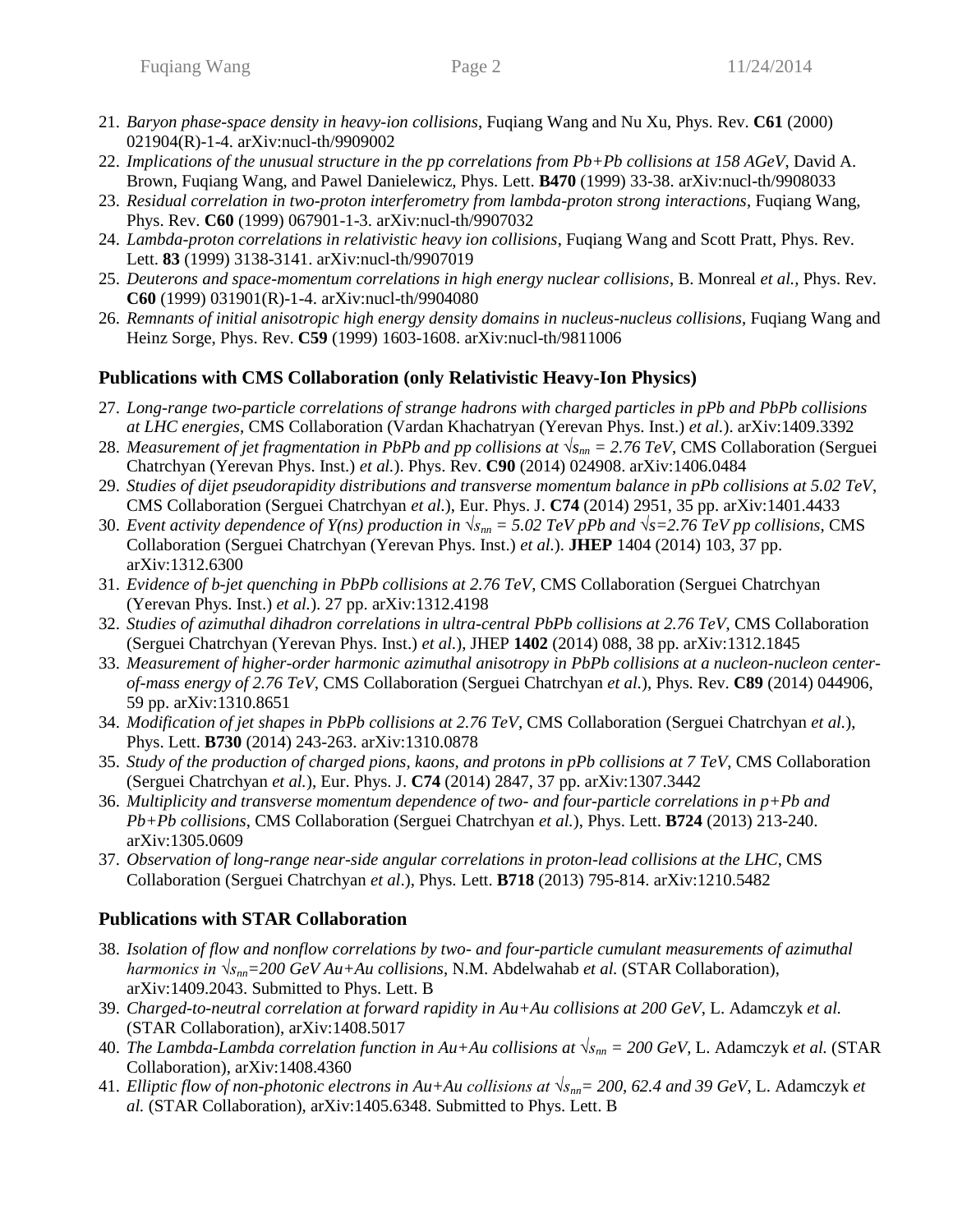- 42. *Precision measurement of the longitudinal double-spin asymmetry for inclusive jet production in polarized proton collisions at* √s = 200 GeV, L. Adamczyk *et al.* (STAR Collaboration), arXiv:1405.5134
- 43. *Measurement of longitudinal spin asymmetries for weak boson production in polarized proton-proton collisions at RHIC*, L. Adamczyk *et al.* (STAR Collaboration), Phys. Rev. Lett. **113** (2014) 72301, arXiv:1404.6880
- 44. *Observation of \$d^0\$ meson nuclear modifications in Au+Au collisions at √snn = 200 GeV*, L. Adamczyk *et al.* (STAR Collaboration), arXiv:1404.6185
- 45. *Beam-energy dependence of charge separation along the magnetic field in Au+Au collisions at RHIC*, L. Adamczyk *et al.* (STAR Collaboration), Phys. Rev. Lett. **113** (2014) 052302. arXiv:1404.1433
- 46. *Beam energy dependent two-pion interferometry and the freeze-out eccentricity of pions in heavy ion collisions at STAR,* L. Adamczyk *et al.* (STAR Collaboration), arXiv:1403.4972
- 47. *Dielectron azimuthal anisotropy at mid-rapidity in Au+Au collisions at √snn = 200 GeV*, L. Adamczyk *et al.*  (STAR Collaboration), arXiv:1402.1791
- 48. *Event-plane dependent dihadron correlations with harmonic v<sup>n</sup> subtraction in Au+Au collisions at 200 GeV*, H. Agakishiev *et al.* (STAR Collaboration), Phys. Rev. **C89** (2014) 041901. arXiv:1404.1070
- 49. *Beam energy dependence of moments of the net-charge multiplicity distributions in Au+Au collisions at RHIC*, L. Adamczyk *et al.* (STAR Collaboration), Phys. Rev. Lett. **113** (2014) 092301*.* arXiv:1402.1558
- 50. *Beam-energy dependence of directed flow of protons, antiprotons and pions in Au+Au collisions*, L. Adamczyk *et al.* (STAR Collaboration), Phys. Rev. Lett. **112** (2014) 162301*.* arXiv:1401.3043
- 51. *Dielectron mass spectra from Au+Au collisions at √snn = 200 GeV*, L. Adamczyk *et al.* (STAR Collaboration), Phys. Rev. Lett. **113** (2014) 022301*.* arXiv:1312.7397
- 52. *Suppression of upsilon production in d+Au and Au+Au collisions at*  $\sqrt{s_{nn}} = 200$  GeV, L. Adamczyk *et al.* (STAR Collaboration), Phys. Lett. **B735** (2014) 127*.* arXiv:1312.3675
- 53. J*/ polarization in p+p collisions at √s = 200 GeV in STAR*, L. Adamczyk *et al.* (STAR Collaboration), arXiv:1311.1621
- 54. J/ $\varPsi$  production at low  $p_T$  in Au+Au and Cu+Cu collisions at  $\sqrt{s_{nn}} = 200$  GeV at STAR, L. Adamczyk *et al.* (STAR Collaboration), Phys. Rev. **C90** (2014) 024906*.* arXiv:1310.3563
- 55. *Energy dependence of moments of net-proton multiplicity distributions at RHIC*, L. Adamczyk *et al.* (STAR Collaboration), Phys. Rev. Lett. **112** (2014) 32302. arXiv:1309.5681
- 56. *Neutral pion cross section and spin asymmetries at intermediate pseudorapidity in polarized proton collisions at √s = 200 GeV*, L. Adamczyk *et al.* (STAR Collaboration), Phys. Rev. **D89** (2014) 012001. arXiv:1309.1800
- 57. *Measurement of charge multiplicity asymmetry correlations in high energy nucleus-nucleus collisions at 200 GeV*, L. Adamczyk *et al.* (STAR Collaboration), Phys. Rev. **C89** (2014) 044908. arXiv:1303.0901
- 58. *Jet-hadron correlations in*  $\sqrt{s_{nn}} = 200 \text{ GeV}$  *Au+Au and p+p collisions*, L. Adamczyk *et al.* (STAR Collaboration), Phys. Rev. Lett. **112** (2014) 122301. arXiv:1302.6184
- 59. *Fluctuations of charge separation perpendicular to the event plane and local parity violation in*  $\sqrt{s_{nn}} = 200$ *GeV Au+Au collisions at RHIC*, L. Adamczyk *et al.* (STAR Collaboration), Phys. Rev. **C88** (2013) 064911. arXiv:1302.3802
- 60. *Freeze-out dynamics via charged kaon femtoscopy in √snn =200 GeV central Au+Au collisions*, L. Adamczyk *et al.* (STAR Collaboration), Phys. Rev. **C88** (2013) 034906. arXiv:1302.3168
- 61. *System size dependence of transverse momentum correlations at RHIC*, L. Adamczyk *et al.* (STAR Collaboration), Phys. Rev. **C87** (2012) 064902. arXiv:1301.6633
- 62. *Third harmonic flow of charged particles in Au+Au collisions at √snn=200 GeV*, L. Adamczyk *et al.* (STAR Collaboration), Phys. Rev. **C88** (2013) 014904. arXiv:1301.2187
- 63. *Elliptic flow of identified hadrons in Au+Au collisions at √snn= 7.7-62.4 GeV*, L. Adamczyk *et al.* (STAR Collaboration), Phys. Rev. **C88** (2013) 014902. arXiv:1301.2348
- 64. *Observation of an energy-dependent difference in elliptic flow between particles and antiparticles in relativistic heavy ion collisions*, L. Adamczyk *et al.* (STAR Collaboration), Phys. Rev. Lett. **110** (2013) 142301. arXiv:1301.2347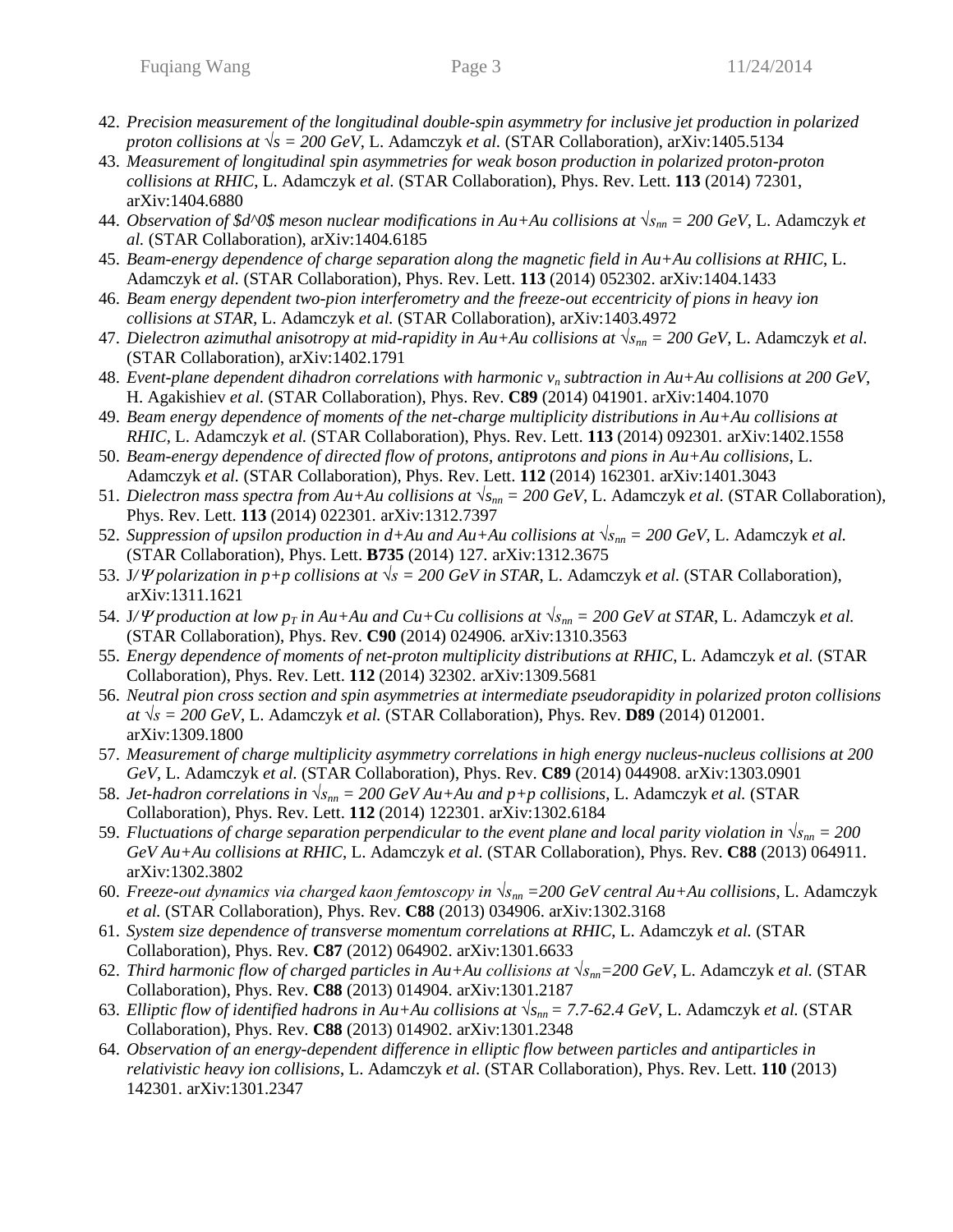- 65. *Measurement of J/* $\varPsi$  *azimuthal anisotropy in Au+Au collisions at*  $\sqrt{s_{nn}}$  *= 200 GeV, L. Adamczyk <i>et al.* (STAR Collaboration), Phys. Rev. Lett. **111** (2013) 052301. arXiv:1212.3304
- 66. *Studies of di-jets in Au+Au collisions using angular correlations with respect to back-to-back leading hadrons*, L. Adamczyk *et al.* (STAR Collaboration), Phys. Rev. **C87** (2013) 044903. arXiv:1212.1653
- 67. *J/* $\Psi$  *production at high transverse momenta in p+p and Au+Au collisions at*  $\sqrt{s_{nn}} = 200$  *GeV, L. Adamczyk <i>et al.* (STAR Collaboration), Phys. Lett. **B722** (2013) 55. arXiv:1208.2736
- 68. *Inclusive charged hadron elliptic flow in Au+Au collisions at √snn = 7.7-39 GeV*, L. Adamczyk *et al.* (STAR Collaboration), Phys. Rev. **C86** (2012) 054908. arXiv:1206.5528
- 69. *Single spin asymmetry A<sup>n</sup> in polarized proton-proton elastic scattering at √s=200 GeV*, L. Adamczyk *et al.*  (STAR Collaboration), Phys. Lett. **B719** (2013) 62. arXiv:1206.1928
- 70. *Transverse single-spin asymmetry and cross-section for \pi^0 and \eta mesons at large Feynman-x in polarized p+p collisions at*  $\sqrt{s}$  = 200 GeV, L. Adamczyk *et al.* (STAR Collaboration), Phys. Rev. **D86** (2012) 051101. arXiv:1205.6826
- 71. *Longitudinal and transverse spin asymmetries for inclusive jet production at mid-rapidity in polarized p+p collisions at √s = 200 GeV*, L. Adamczyk *et al.* (STAR Collaboration), L. Adamczyk *et al.* (STAR Collaboration), Phys. Rev. **D86** (2012) 32006. arXiv:1205.2735
- 72. *Measurements of D0 and D\* production in*  $p + p$  *collisions at*  $\sqrt{s} = 200 \text{ GeV}$ , L. Adamczyk *et al.* (STAR Collaboration), Phys. Rev. **D86** (2012) 072013. arXiv:1204.4244
- 73. *Di-electron spectrum at mid-rapidity in p+p collisions at √s = 200 GeV*, L. Adamczyk *et al.* (STAR Collaboration), Phys. Rev. **C86** (2012) 024906. arXiv:1204.1890
- 74. *Directed flow of identified particles in Au+Au collisions at √snn = 200 GeV at RHIC*, L. Adamczyk *et al.*  (STAR Collaboration), Phys. Rev. Lett. **108** (2012) 202301, arXiv:1112.3930
- 75. Measurement of the  $w \rightarrow e \nu$  and  $Z/\gamma^* \rightarrow e^+e^-$  production cross sections at mid-rapidity in proton-proton *collisions at*  $\sqrt{s}$  = 500 GeV, L. Adamczyk *et al.* (STAR Collaboration), Phys. Rev. **D85** (2012) 092010. arXiv:1112.2980
- 76. *Energy and system-size dependence of two- and four-particle v<sup>2</sup> measurements in heavy-ion collisions at RHIC and their implications on flow fluctuations and nonflow*, G. Agakishiev *et al.* (STAR Collaboration), Phys. Rev. **C86** (2012) 014904. arXiv:1111.5637
- 77. *Identified hadron compositions in p+p and Au+Au collisions at high transverse momenta at*  $\sqrt{s_{nn}} = 200$  GeV, G. Agakishiev *et al.* (STAR Collaboration), Phys. Rev. Lett. **108** (2012) 72302. arXiv:1110.0579
- 78. *Directed and elliptic flow of charged particles in Cu+Cu collisions at √snn = 22.4 GeV*, H. Agakishiev *et al.* (STAR Collaboration), Phys. Rev. **C85** (2012) 014901. arXiv:1109.5446
- 79. *Anomalous centrality evolution of two-particle angular correlations from au-au collisions at √snn = 62 and 200 GeV*, H. Agakishiev *et al.* (STAR Collaboration), Phys. Rev. **C86** (2012) 064902. arXiv:1109.4380
- 80. *Rho<sup>0</sup>* photoproduction in Au+Au collisions at  $\sqrt{s_{nn}}$  =62.4 GeV with star, Phys. Rev. **C85** (2012) 014910. arXiv:1107.4630
- 81. *Strangeness enhancement in Cu+Cu and Au+Au √snn = 200 GeV collisions,* H. Agakishiev *et al.* (STAR Collaboration), Phys. Rev. Lett. **108** (2012) 072301. arXiv:1107.2955
- 82. *Evolution of the differential transverse momentum correlation function with centrality in Au+Au collisions at √snn = 200 GeV*, H. Agakishiev *et al.* (STAR Collaboration), Phys. Lett. **B704** (2011) 467. arXiv:1106.4334
- 83. *Observation of the antimatter Helium-4 nucleus*, H. Agakishiev *et al.* (STAR Collaboration), Nature **473** (2011) 353. arXiv:1103.3312
- 84. *High p<sub>T</sub>* non-photonic electron production in p+p collisions at  $\sqrt{s} = 200$  GeV, H. Agakishiev *et al.* (STAR Collaboration), Phys. Rev. **D83** (2011) 052006. arXiv:1102.2611
- 85. *Event-plane dependent dihadron correlations with harmonic*  $v_n$  *subtraction in Au+Au collisions at 200 GeV*, H. Agakishiev *et al.* (STAR Collaboration), Phys. Rev. **C89** (2014) 041901. arXiv:1404.1070
- 86. *Measurements of dihadron correlations relative to the event plane in Au+Au collisions at*  $\sqrt{s_{nn}}$ *= 200 GeV, H.* Agakishiev *et al.* (STAR Collaboration), arXiv:1010.0690. Submitted to Phys. Rev. C
- 87. *Strange and multi-strange particle production in Au+Au collisions at*  $\sqrt{s_{nn}}$  = 62.4 GeV, M. M. Aggarwal, *et al.* (STAR Collaboration), Phys. Rev. **C83** (2011) 024901. arXiv:1010.0142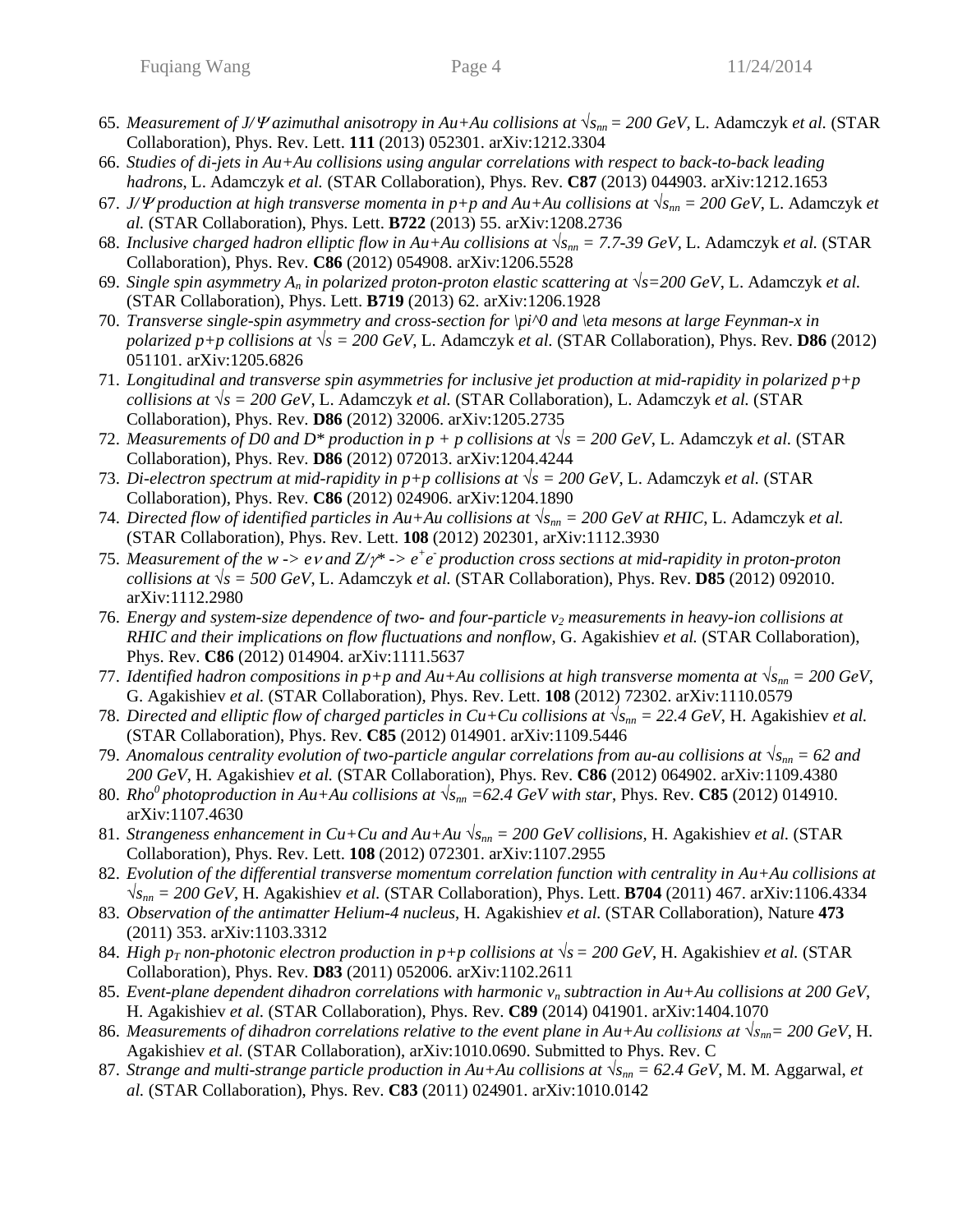- 88. *Measurement of the parity-violating longitudinal single-spin asymmetry for w+- boson production in polarized proton-proton collisions at*  $\sqrt{s} = 500 \text{ GeV}$ , M. M. Aggarwal, *et al.* (STAR Collaboration), Phys. Rev. Lett. **106** (2011) 062002. arXiv:1009.0326
- 89. *Scaling properties at freeze-out in relativistic heavy ion collisions*, M. M. Aggarwal, *et al.* (STAR Collaboration), Phys. Rev. **C83** (2011) 034910. arXiv:1008.3133
- 90. *An experimental exploration of the QCD phase diagram: the search for the critical point and the onset of deconfinement*, M. M. Aggarwal, *et al.* (STAR Collaboration), arXiv:1007.2613
- 91. *Measurement of the bottom contribution to non-photonic electron production in p+p collisions at √s= 200 GeV*, M. M. Aggarwal, *et al.* (STAR Collaboration), Phys. Rev. Lett. **105** (2010) 202301, arXiv:1007.1200
- 92. *K*\*0 production in cu+cu and Au+Au collisions at  $\sqrt{s_{nn}}$  = 62.4 GeV and 200 GeV, M. M. Aggarwal, et al. (STAR Collaboration), Phys. Rev. **C84** (2011) 034909, arXiv:1006.1961
- 93. *Balance functions from Au+Au, d+Au, and p+p collisions at*  $\sqrt{s_{nn}}$  = 200 GeV, M. M. Aggarwal, *et al.* (STAR Collaboration), Phys. Rev. **C82** (2010) 024905, arXiv:1005.2307
- 94. *Higher moments of net-proton multiplicity distributions at RHIC*, M. M. Aggarwal, *et al.* (STAR Collaboration), Phys. Rev. Lett. **105** (2010) 022302, arXiv:1004.4959
- 95. *Azimuthal di-hadron correlations in d+Au and Au+Au collisions at √snn=200 GeV from STAR*, M. M. Aggarwal, *et al.* (STAR Collaboration), Phys. Rev. **C82** (2010) 024912-1-14, arXiv:1004.2377
- 96. *Pion femtoscopy in p+p collisions at √s= 200 GeV*, M. M. Aggarwal, *et al.* (STAR Collaboration), Phys. Rev. **C83** (2010) 064905, arXiv:1004.0925
- 97. *Observation of an antimatter hypernucleus*, B.I. Abelev *et al.* (STAR Collaboration), Science **328** (2010) 58, arXiv:1003.2030
- 98. *Longitudinal scaling property of the charge balance function in Au+Au collisions at 200 GeV*, M. M. Aggarwal, *et al.* (STAR Collaboration), Phys. Lett. **B690** (2010) 239-244, arXiv:1002:1641
- 99. *Charged and strange hadron elliptic flow in Cu+Cu collisions at*  $\sqrt{s_{nn}}$  = 62.4 and 200 GeV, B.I. Abelev *et al.* (STAR Collaboration), Phys. Rev. **C81** (2010) 0449021-1-14, arXiv:1001.5052
- 100. *Upsilon cross section in p+p collisions at √s= 200 GeV*, B.I. Abelev *et al.* (STAR Collaboration), Phys. Rev. **D82** (2010) 012004-1-17, arXiv:1001.2745
- 101. *Three-particle coincidence of the long range pseudorapidity correlation in high energy nucleus-nucleus collisions*, B.I. Abelev *et al.* (STAR Collaboration), Phys. Rev. Lett. **105** (2010) 022301. arXiv:0912.3977
- 102. *Inclusive pi<sup>0</sup>*, eta, and direct photon production in p+p and d+Au collisions at  $\sqrt{s_{nn}} = 200$  GeV, B.I. Abelev *et al.* (STAR Collaboration), Phys. Rev. **C81** (2010) 064904-1-26, arXiv:0912.3838
- 103. *Studying parton energy loss in heavy-ion collisions via direct-photon and charged-particle azimuthal correlations*, B.I. Abelev *et al.* (STAR Collaboration), Phys. Rev. **C82** (2010) 034909-1-8, arXiv:0912.1871
- 104. *Observation of pi^+\pi^-\pi^+\pi^- photoproduction in ultra-peripheral heavy ion collisions at STAR*, B.I. Abelev *et al.* (STAR Collaboration), Phys. Rev. **C81** (2010) 044901-1-9, arXiv:0912.0604
- 105. *Identified high-p<sub>T</sub>* spectra in Cu+Cu collisions at  $\sqrt{s_{nn}} = 200$  GeV, B.I. Abelev *et al.* (STAR Collaboration), Phys. Rev. **C81** (2010) 054907-1-8, arXiv:0911.3130
- 106. *Longitudinal double-spin asymmetry and cross section for inclusive neutral pion production at midrapidity in polarized proton collisions at*  $\sqrt{s_{nn}} = 200 \text{ GeV}$ , B.I. Abelev *et al.* (STAR Collaboration), Phys. Rev. **D80** (2009) 111108(R)-1-7, arXiv:0911.2773
- 107. *Longitudinal spin transfer to Lambda and anti-Lambda hyperons in polarized proton-proton collisions at √s= 200 GeV*, B.I. Abelev *et al.* (STAR Collaboration), Phys. Rev. **D80** (2009) 111102(R)-1-7, arXiv:0910.1428
- 108. *Identified particle production, azimuthal anisotropy, and interferometry measurements in Au+Au collisions at*  $\sqrt{s_{nn}}$  = 9.2 *GeV*, B.I. Abelev *et al.* (STAR Collaboration), Phys. Rev. **C81** (2010) 024911-1-19, arXiv:0909.4131
- 109. *Observation of charge-dependent azimuthal correlations and possible local strong parity violation in heavy ion collisions*, B.I. Abelev *et al.* (STAR Collaboration), Phys. Rev. **C81** (2010) 054908-1-16, arXiv:0909.1717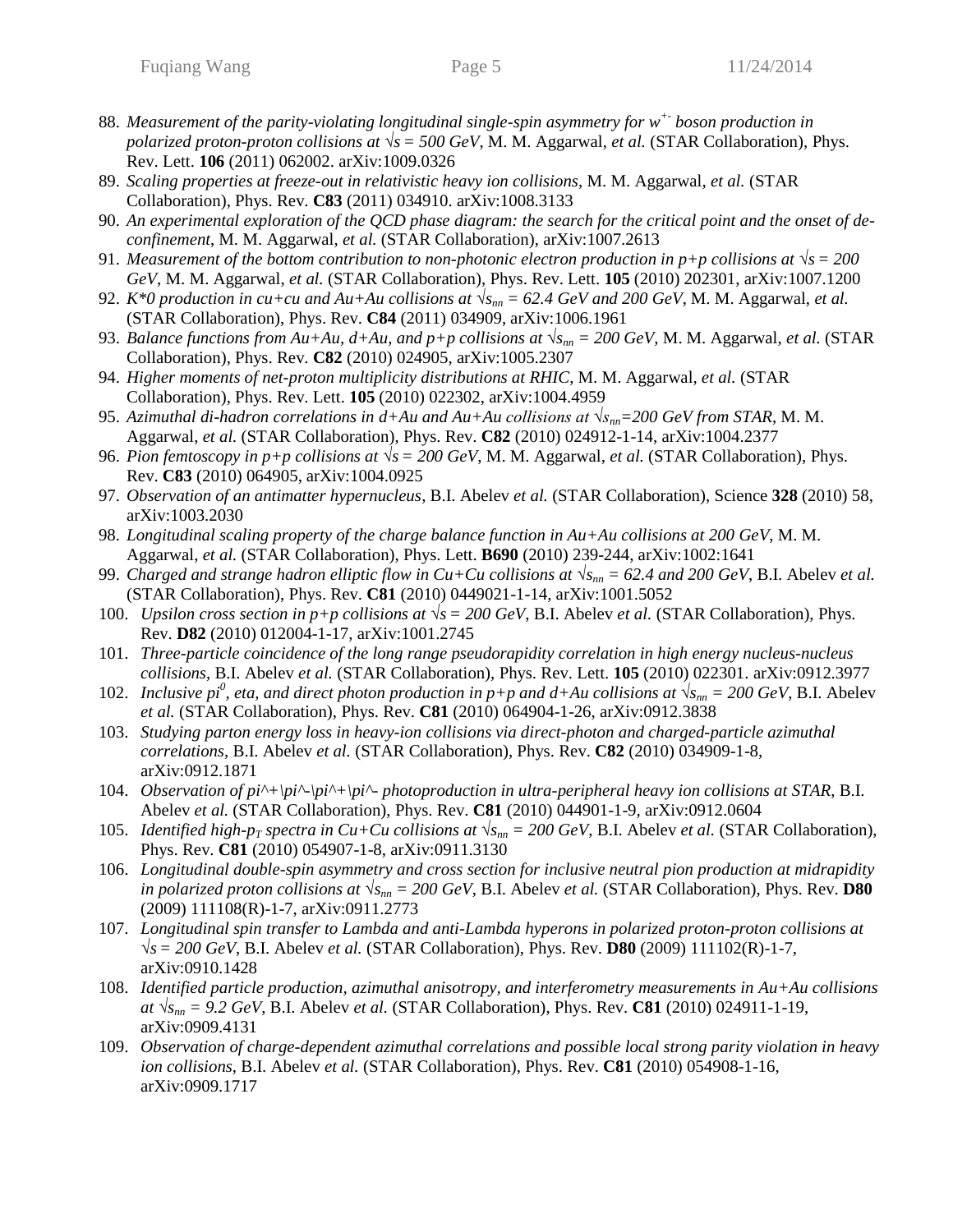- 110. *Azimuthal charged-particle correlations and possible local strong parity violation*, B.I. Abelev *et al.* (STAR Collaboration), Phys. Rev. Lett. **103** (2009) 251601-1-7, arXiv:0909.1739
- 111. *Yields and elliptic flow of \$d*(\*overline{d})\$ and \$*^{3*}He*(\*overline{*^{3*}he})\$ in Au+Au collisions at*  $\sqrt{s_{nn}}$  *= 200 GeV*, B.I. Abelev *et al.* (STAR Collaboration), arXiv:0909.0566
- 112. *Long range rapidity correlations and jet production in high energy nuclear collisions*, B.I. Abelev *et al.* (STAR Collaboration), Phys. Rev. **C80** (2009) 064912-1-9. arXiv:0909.0191
- 113. *Neutral pion production in Au+Au collisions at*  $\sqrt{s_{nn}} = 200 \text{ GeV}$ , B.I. Abelev *et al.* (STAR Collaboration), Phys. Rev. **C80** (2009) 044905-1-9, arXiv:0907.2721
- 114. *Center of mass energy and system-size dependence of photon production at forward rapidity at RHIC*, B.I. Abelev *et al.* (STAR Collaboration), Nucl. Phys. **A832** (2009) 134-147, arXiv:0906.2260
- 115. *Growth of long range forward-backward multiplicity correlations with centrality in Au+Au collisions at √snn = 200 GeV*, B.I. Abelev *et al.* (STAR Collaboration), Phys. Rev. Lett. **103** (2009) 172301-1-6, arXiv:0905.0237
- 116. *System size dependence of associated yields in hadron-triggered jets*, B.I. Abelev *et al.* (STAR Collaboration), Phys. Lett. **B683** (2010) 123-128, arXiv:0904.1722
- 117. *J/* $\Psi$  *production at high transverse momentum in p+p and Cu+Cu collisions at*  $\sqrt{s_{nn}} = 200$  GeV, B.I. Abelev *et al.* (STAR Collaboration), Phys. Rev. **C80** (2009) 041902-1-6, arXiv:0904.0439
- 118. *Pion interferometry in Au+Au and Cu+Cu collisions at RHIC*, B.I. Abelev *et al.* (STAR Collaboration), Phys. Rev. **C80** (2009) 024905-1-12, arXiv:0903.1296
- 119. *K/pi fluctuations at relativistic energies*, B.I. Abelev *et al.* (STAR Collaboration), Phys. Rev. Lett. **103** (2009) 092301-1-6, arXiv:0901.1795
- 120. *Measurement of D\* mesons in jets from p+p collisions at √s= 200 GeV*, B.I. Abelev *et al.* (STAR Collaboration), Phys. Rev. **D79** (2009) 112006-1-7, arXiv:0901.0740
- 121. *Observation of two-source interference in the photoproduction reaction AuAu -> AuAu*  $\rho^0$ *, B.I. Abelev et al.* (STAR Collaboration), Phys. Rev. Lett. **102** (2009) 112301-1-7, arXiv:0812.1063
- 122. *Energy and system size dependence of phi meson production in Cu+Cu and Au+Au collisions,* B.I. Abelev *et al.* (STAR Collaboration), Phys. Lett. **B673** (2009) 183-191, arXiv:0810.4979
- 123. *Measurements of phi meson production in relativistic heavy-ion collisions at RHIC*, B.I. Abelev *et al.* (STAR Collaboration), Phys. Rev. **C79** (2009) 064903-1-20, arXiv:0809.4737
- 124. *Systematic measurements of identified particle spectra in pp, d+Au and Au+Au collisions from STAR*, B.I. Abelev *et al.* (STAR Collaboration), Phys. Rev. **C79** (2009) 034909-1-58. arXiv:0808.2041
- 125. *Beam-energy and system-size dependence of dynamical net charge fluctuations*, B.I. Abelev *et al.* (STAR Collaboration), Phys. Rev. **C79** (2009) 024906-1-14, arXiv:0807.3269
- 126. *System-size independence of directed flow at the relativistic heavy-ion collider*, B.I. Abelev *et al.* (STAR Collaboration), Phys. Rev. Lett. **101** (2008) 252301-1-6, arXiv:0807.1518
- 127. *Charge independent(ci) and charge dependent(cd) correlations as a function of centrality formed from \$\Delta \phi \Delta \eta\$ charged paircorrelations in minimum bias Au+Au collisions at 200 GeV*, B.I. Abelev *et al.* (STAR Collaboration), arXiv:0806.0513
- 128. *Indications of conical emission of charged hadrons at RHIC*, B.I. Abelev *et al.* (STAR Collaboration), Phys. Rev. Lett. **102** (2009) 052302-1-7. arXiv:0805.0622
- 129. *Charmed hadron production at low transverse momentum in Au+Au collisions at RHIC*, B.I. Abelev *et al.* (STAR Collaboration), arXiv:0805.0364
- 130. *Centrality dependence of charged hadron and strange hadron elliptic flow from √snn = 200 GeV Au+Au collisions*, B.I. Abelev *et al.* (STAR Collaboration), Phys. Rev. **C77** (2008) 054901-1-17, arXiv:0801.3466
- 131. *Forward neutral pion transverse single spin asymmetries in p+p collisions at √s= 200 GeV,* B.I. Abelev *et al.* (STAR Collaboration), Phys. Rev. Lett. **101** (2008) 222001-1-6, arXiv:0801.2990
- 132. *Spin alignment measurements of the K\* and phi vector meson at RHIC*, B.I. Abelev *et al.* (STAR Collaboration), Phys. Rev. **C77** (2008) 061902-1-7, arXiv:0801.1729
- 133. *Hadronic resonance production in d+Au collisions at 200 GeV at RHIC*, B.I. Abelev *et al.* (STAR Collaboration), Phys. Rev. **C78** (2008) 044906-1-20, arXiv:0801.0450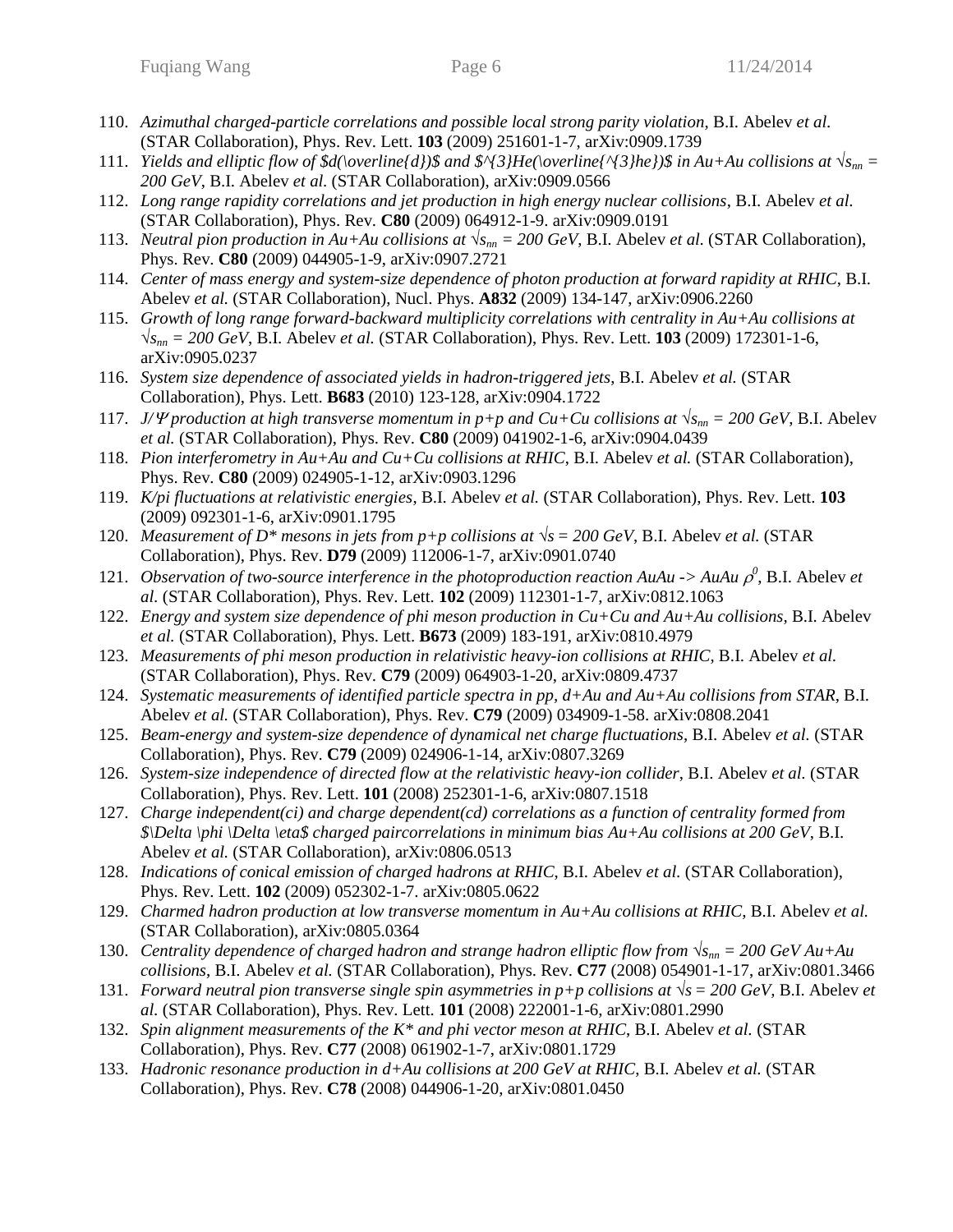- 134. *Rho<sup>0</sup> photoproduction in ultra-peripheral relativistic heavy ion collisions with STAR*, B.I. Abelev *et al.* (STAR Collaboration), Phys. Rev. **C77** (2008) 034910-1-11, arXiv:0712.3320
- 135. *Longitudinal double-spin asymmetry for inclusive jet production in*  $\vec{p} = \sqrt{p} + \vec{p}$  *collisions at*  $\sqrt{s} =$ *200 GeV*, B.I. Abelev *et al.* (STAR Collaboration), Phys. Rev. Lett. **100** (2008) 232003-1-6, arXiv:0710.2048
- 136. *Forward lambda production and nuclear stopping power in d+Au collisions at*  $\sqrt{s_{nn}} = 200$  GeV, B.I. Abelev *et al.* (STAR Collaboration), Phys. Rev. **C76** (2007) 064904-1-11, arXiv:0706.0472
- 137. *Measurement of transverse single-spin asymmetries for di-jet production in proton-proton collisions at √s= 200 GeV*, B.I. Abelev *et al.* (STAR Collaboration), Phys. Rev. Lett. **99** (2007) 142003-1-6, arXiv:0705.4629
- 138. *Enhanced strange baryon production in Au+Au collisions compared to p+p at*  $\sqrt{s_{nn}} = 200$  GeV, B.I. Abelev *et al.* (STAR Collaboration), Phys. Rev. **C77** (2008) 044908-1-7, arXiv:0705.2511
- 139. *Global polarization measurement in Au+Au collisions*, B.I. Abelev *et al.* (STAR Collaboration), Phys. Rev. **C76** (2007) 024915-1-10, arXiv:0705.1691
- 140. *Energy dependence of charged pion, proton and anti-proton transverse momentum spectra for Au+Au collisions at*  $\sqrt{s_{nn}}$  = 62.4 *and 200 GeV*, B.I. Abelev *et al.* (STAR Collaboration), Phys. Lett. **B655** (2007) 104-113, arXiv:nucl-ex/0703040
- 141. *Partonic flow and phi-meson production in Au+Au collisions at √s= 200 GeV*, B.I. Abelev *et al.* (STAR Collaboration), Phys. Rev. Lett. **99** (2007) 112301-1-6, arXiv:nucl-ex/0703033
- 142. *Charged particle distributions and nuclear modification at high rapidities in d+Au collisions at*  $\sqrt{s_{nn}} = 200$ *GeV*, B.I. Abelev *et al.* (STAR Collaboration), arXiv:nucl-ex/0703016
- 143. *Mass, quark-number, and √snn dependence of the second and fourth flow harmonics in ultra-relativistic nucleus-nucleus collisions*, B.I. Abelev *et al.* (STAR Collaboration), Phys. Rev. **C75** (2007) 054906-1-11, arXiv:nucl-ex/0701010
- 144. *The energy dependence of pt angular correlations inferred from mean pt fluctuation scale dependence in heavy ion collisions at the SPS and RHIC*, J. Adams *et al.* (STAR Collaboration), J. Phys. **G34** (2007) 451- 465, arXiv:nucl-ex/0605021
- 145. *Rapidity and species dependence of particle production at large transverse momentum for d+Au collisions at √snn = 200 GeV*, B.I. Abelev *et al.* (STAR Collaboration), Phys. Rev. **C76** (2007) 054903-1-13, arXiv:nucl-ex/0609021
- 146. *Longitudinal double-spin asymmetry and cross section for inclusive jet production in polarized proton collisions at*  $\sqrt{s}$  = 200 GeV, B.I. Abelev *et al.* (STAR Collaboration), Phys. Rev. Lett. **97** (2006) 252001-1-6, arXiv:hep-ex/0608030
- 147. *Neutral kaon interferometry in Au+Au collisions at*  $\sqrt{s_{nn}} = 200$  GeV, B.I. Abelev *et al.* (STAR Collaboration), Phys. Rev. **C74** (2006) 054902-1-10, arXiv:nucl-ex/0608012
- 148. *Strange particle production in p+p collisions at √s= 200 GeV*, B.I. Abelev *et al.* (STAR Collaboration), Phys. Rev. **C75** (2007) 064901-1-21, arXiv:nucl-ex/0607033
- 149. *Transverse momentum and centrality dependence of high-p<sup>T</sup> non-photonic electron suppression in Au+Au collisions at*  $\sqrt{s_{mn}}$  = 200 GeV, B.I. Abelev *et al.* (STAR Collaboration), Phys. Rev. Lett. **98** (2007) 192301-1-6, arXiv:nucl-ex/0607012
- 150. *Delta-phi delta-eta correlations in central Au+Au collisions at*  $\sqrt{s_{nn}}$  = 200 GeV, B.I. Abelev *et al.* (STAR Collaboration), Phys. Rev. **C75** (2007) 034901-1-14, arXiv:nucl-ex/0607003
- 151. *The multiplicity dependence of inclusive*  $p_T$  *spectra from p-p collisions at*  $\sqrt{s} = 200 \text{ GeV}$ , J. Adams *et al.* (STAR Collaboration), Phys. Rev. **D74** (2006) 032006-1-17, arXiv:nucl-ex/0606028
- 152. *Scaling properties of hyperon production in Au+Au collisions at √snn = 200 GeV*, J. Adams *et al.* (STAR Collaboration), Phys. Rev. Lett. **98** (2007) 062301-1-6, arXiv:nucl-ex/0606014
- 153. *Identified baryon and meson distributions at large transverse momenta from Au+Au collisions at*  $\sqrt{s_{nn}} =$ *200 GeV*, B.I. Abelev *et al.* (STAR Collaboration), Phys. Rev. Lett. **97** (2006) 152301. arXiv:nuclex/0606003
- 154. *Strange baryon resonance production in*  $\sqrt{s_{nn}} = 200$  GeV  $p+p$  and Au+Au collisions, B.I. Abelev *et al.* (STAR Collaboration), Phys. Rev. Lett. **97** (2006) 132301-1-6, arXiv:nucl-ex/0604019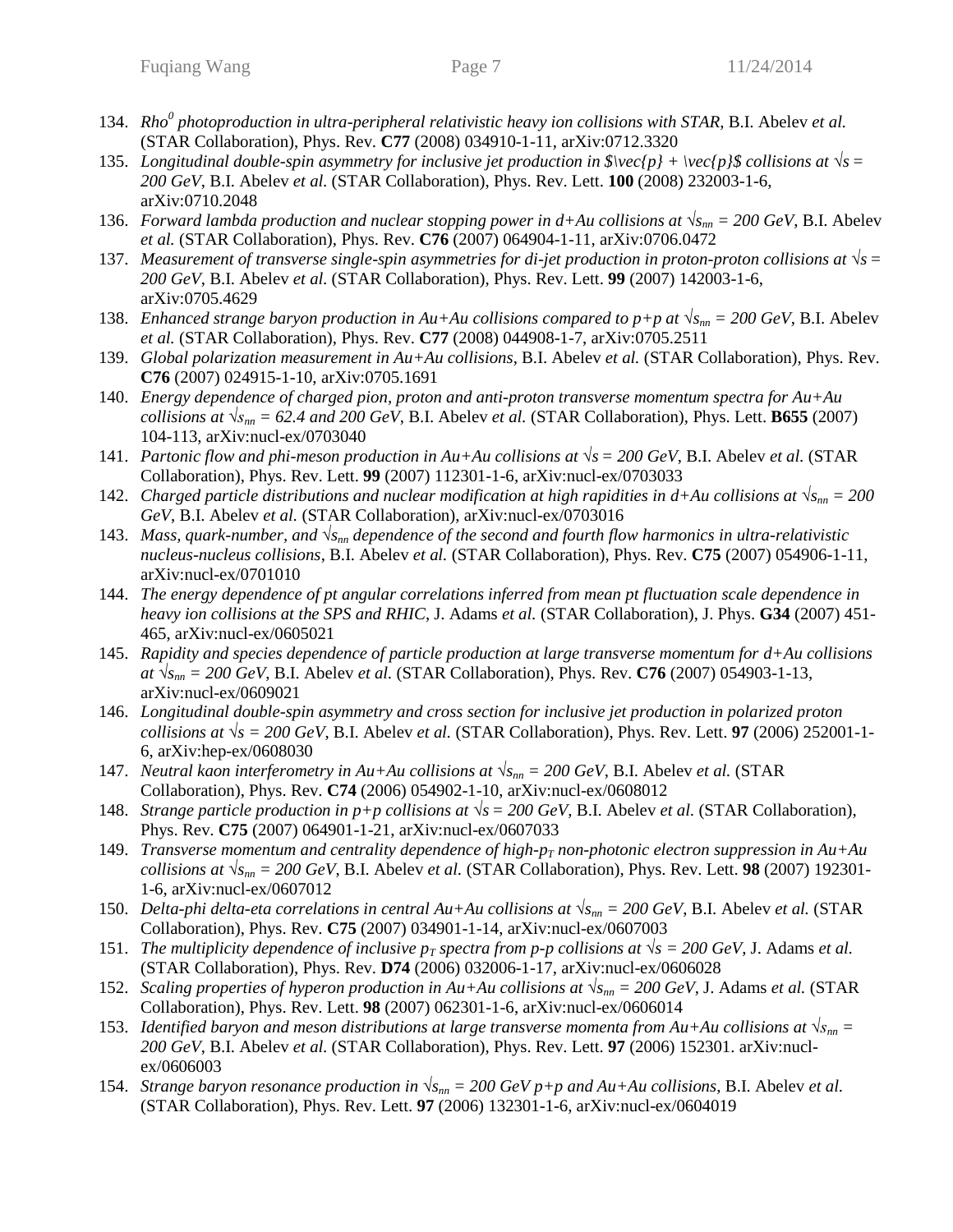- 155. *Direct observation of dijets in central Au+Au collisions at*  $\sqrt{s_{nn}} = 200$  GeV, J. Adams *et al.* (STAR Collaboration), Phys. Rev. Lett. **97** (2006) 162301-1-6, arXiv:nucl-ex/0604018
- 156. *Forward neutral pion production in p+p and d+Au collisions at √snn = 200 GeV*, J. Adams *et al.* (STAR Collaboration), Phys. Rev. Lett. **97** (2006) 152302-1-6, arXiv:nucl-ex/0602011
- 157. *Measurements of identified particles at intermediate transverse momentum in the star experiment from Au+Au collisions at*  $\sqrt{s_{nn}}$  = 200 GeV, J. Adams *et al.* (STAR Collaboration and STAR-RICH Collaboration), arXiv:nucl-ex/0601042
- 158. *Identified hadron spectra at large transverse momentum in p+p and d+Au collisions at*  $\sqrt{s_{nn}} = 200$  *GeV, J.* Adams *et al.* (STAR Collaboration), Phys. Lett. **B637** (2006) 161-169, arXiv:nucl-ex/0601033
- 159. *Strangelet search at RHIC,* B.I. Abelev *et al.* (STAR Collaboration), Phys. Rev. **C76** (2007) 011901(R)-1- 5, arXiv:nucl-ex/0511047
- 160. *Multiplicity and pseudorapidity distributions of charged particles and photons at forward pseudorapidity in Au+Au collisions at*  $\sqrt{s_{nn}}$  = 62.4 *GeV*, J. Adams *et al.* (STAR Collaboration), Phys. Rev. **C73** (2006) 034906-1-14, arXiv:nucl-ex/0511026
- 161. *Proton-lambda correlations in central Au+Au collisions at*  $\sqrt{s_{nn}} = 200$  GeV, J. Adams *et al.* (STAR Collaboration), Phys. Rev. **C74** (2006) 064906-1-9. arXiv:nucl-ex/0511003
- 162. *Directed flow in Au+Au collisions at*  $\sqrt{s_{nn}}$  = 62 GeV, J. Adams *et al.* (STAR Collaboration), Phys. Rev. **C73** (2006) 034903-1-7, arXiv:nucl-ex/0510053
- 163. *Transverse-momentum p<sub>T</sub>* correlations on (eta,phi) from mean-p<sub>T</sub> fluctuations in au-au collisions at  $\sqrt{s_{nn}} =$ *200 GeV*, J. Adams *et al.* (STAR Collaboration), J. Phys. **G32** (2006) L37-48, arXiv:nucl-ex/0509030
- 164. *Incident energy dependence of p<sup>T</sup> correlations at RHIC*, J. Adams *et al.* (STAR Collaboration), Phys. Rev. **C72** (2005) 044902-1-6, arXiv:nucl-ex/0504031
- 165. *Multi-strange baryon elliptic flow in Au+Au collisions at*  $\sqrt{s_{nn}} = 200$  GeV, J. Adams *et al.* (STAR Collaboration), Phys. Rev. Lett. **95** (2005) 122301-1-6, arXiv:nucl-ex/0504022
- 166. *Multiplicity and pseudorapidity distributions of photons in Au+Au collisions at*  $\sqrt{s_{nn}} = 62.4 \text{ GeV}$ , J. Adams *et al.* (STAR Collaboration), Phys. Rev. Lett. **95** (2005) 062301-1-6, arXiv:nucl-ex/0502008
- 167. *Distributions of charged hadrons associated with high transverse momentum particles in pp and Au+Au collisions at*  $\sqrt{s_{nn}}$  = 200 GeV, J. Adams *et al.* (STAR Collaboration), Phys. Rev. Lett. **95** (2005) 152301-1-6. arXiv:nucl-ex/0501016
- 168. *Experimental and theoretical challenges in the search for the quark gluon plasma: the STAR collaboration's critical assessment of the evidence from RHIC collisions*, J. Adams *et al.* (STAR Collaboration), Nucl. Phys. **A757** (2005) 102-183. arXiv:nucl-ex/0501009
- 169. *K*(892)\* resonance production in Au+Au and pp collisions at  $\sqrt{s_{nn}} = 200$  GeV at STAR, J. Adams et al. (STAR Collaboration), Phys. Rev. **C71** (2005) 064902-1-15, arXiv:nucl-ex/0412019
- 170. *Pion interferometry in Au+Au collisions at*  $\sqrt{s_{nn}} = 200 \text{ GeV}$ , J. Adams *et al.* (STAR Collaboration), Phys. Rev. **C71** (2005) 044906-1-21, arXiv:nucl-ex/0411036
- 171. *Minijet deformation and charge-independent two-particle correlations on momentum subspace (eta,phi) in Au-Au collisions at*  $\sqrt{s_{nn}}$  = 130 GeV, J. Adams *et al.* (STAR Collaboration), Phys. Rev. **C73** (2006) 064907-1-10, arXiv:nucl-ex/0411003
- 172. *Azimuthal anisotropy in Au+Au collisions at*  $\sqrt{s_{nn}} = 200 \text{ GeV}$ , J. Adams *et al.* (STAR Collaboration), Phys. Rev. **C72** (2005) 014904-1-23, arXiv:nucl-ex/0409033
- 173. *Pseudorapidity asymmetry and centrality dependence of charged hadron spectra in d+Au collisions at √snn = 200 GeV*, J. Adams *et al.* (STAR Collaboration), Phys. Rev. **C70** (2004) 064907-1-7, arXiv:nuclex/0408016
- 174. *Transverse momentum correlations and minijet dissipation in Au-Au collisions at*  $\sqrt{s_{nn}} = 130 \text{ GeV}$ , J. Adams *et al.* (STAR Collaboration), J. Phys. **G34** (2007) 799-816, arXiv:nucl-ex/0408012
- 175. Azimuthal anisotropy and correlations at large transverse momenta in pp and Au+Au collisions at  $\sqrt{s_{nn}}$ *200 GeV*, J. Adams *et al.* (STAR Collaboration), Phys. Rev. Lett. **93** (2004) 252301-1-6, arXiv:nuclex/0407007
- 176. *Open charm yields in d+Au collisions at*  $\sqrt{s_{nn}} = 200$  GeV, J. Adams *et al.* (STAR Collaboration), Phys. Rev. Lett. **94** (2005) 062301-1-6, arXiv:nucl-ex/0407006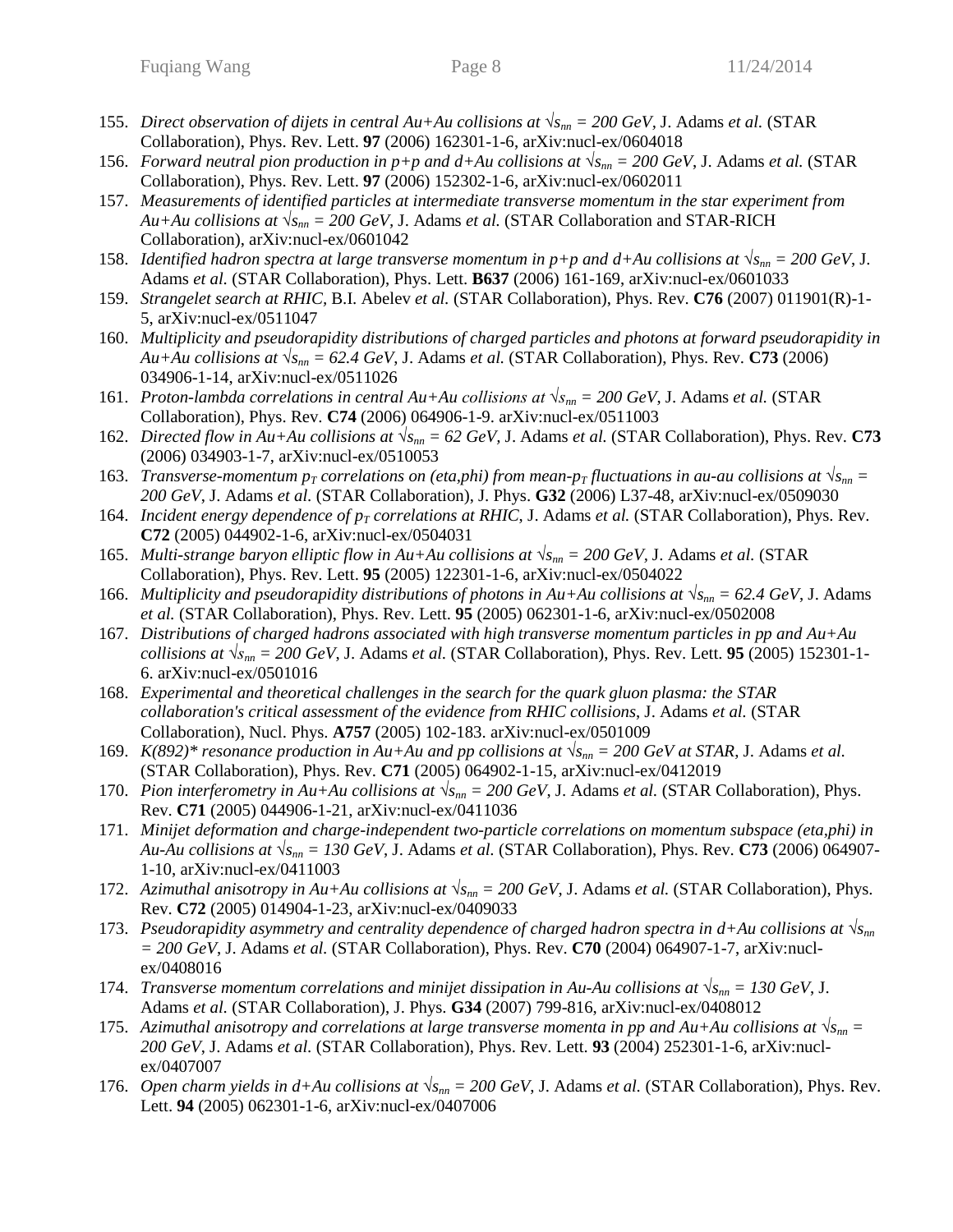- 177. *Measurements of transverse energy distributions in Au+Au collisions at*  $\sqrt{s_{nn}} = 200 \text{ GeV}$ , J. Adams *et al.* (STAR Collaboration), Phys. Rev. **C70** (2004) 054907-1-14, arXiv:nucl-ex/0407003
- 178. *Transverse-momentum dependent modification of dynamic texture in central Au+Au collisions at*  $\sqrt{s_{nn}}$  = *200 GeV*, J. Adams *et al.* (STAR Collaboration), Phys. Rev. **C71** (1005) 031901(R)-1-6, arXiv:nuclex/0407001
- 179. *Hadronization geometry and net-charge angular correlations on momentum subspace (eta,phi) in au-au collisions at*  $\sqrt{s_{nn}}$  = 130 GeV, J. Adams *et al.* (STAR Collaboration), Phys. Lett. **B634** (2006) 347-355, arXiv:nucl-ex/0406035
- 180. *Phi meson production in Au+Au and pp collisions at*  $\sqrt{s} = 200 \text{ GeV}$ , J. Adams *et al.* (STAR Collaboration), Phys. Lett. **B612** (2005) 181-189, arXiv:nucl-ex/0406003
- 181. *Centrality and pseudorapidity dependence of charged hadron production at intermediate*  $p<sub>T</sub>$  *in Au+Au collisions at*  $\sqrt{s_{nn}}$  = 130 GeV, J. Adams *et al.* (STAR Collaboration), Phys. Rev. **C70** (2004) 044901-1-11, arXiv:nucl-ex/0404020
- 182. Production of  $e^+e^-$  pairs accompanied by nuclear dissociation in ultra-peripheral heavy ion collision, J. Adams *et al.* (STAR Collaboration), Phys. Rev. **C70** (2004) 031902(R)-1-6, arXiv:nucl-ex/0404012
- 183. *Photon and neutral pion production in Au+Au collisions at √snn = 130 GeV*, J. Adams *et al.* (STAR Collaboration), Phys. Rev. **C70** (2004) 044902-1-12, arXiv:nucl-ex/0401008
- 184. *Azimuthally sensitive HBT in Au+Au collisions at*  $\sqrt{s_{nn}}$  = 200 GeV, J. Adams *et al.* (STAR Collaboration), Phys. Rev. Lett. **93** (2004) 012301-1-6, arXiv:nucl-ex/0312009
- 185. *Azimuthal anisotropy at the relativistic heavy ion collider: the first and fourth harmonics*, J. Adams *et al.*  (STAR Collaboration), Phys. Rev. Lett. **92** (2004) 062301-1-6, arXiv:nucl-ex/0310029
- 186. *Cross sections and transverse single-spin asymmetries in forward neutral pion production from proton collisions at*  $\sqrt{s}$  = 200 GeV, J. Adams *et al.* (STAR Collaboration), Phys. Rev. Lett. **92** (2004) 171801-1-6, arXiv:hep-ex/0310058
- 187. *Identified particle distributions in pp and Au+Au collisions at √snn = 200 GeV*, J. Adams *et al.* (STAR Collaboration), Phys. Rev. Lett. **92** (2004) 112301-1-6. arXiv:nucl-ex/0310004
- 188. *Pion, kaon, proton and anti-proton transverse momentum distributions from p+p and d+Au collisions at √snn = 200 GeV,* J. Adams *et al.* (STAR Collaboration), Phys. Lett. **B616** (2005) 8-16, arXiv:nuclex/0309012
- 189. *Event-wise mean-p<sub>T</sub> fluctuations in Au-Au collisions at*  $\sqrt{s_{nn}} = 130$  GeV, J. Adams *et al.* (STAR Collaboration), Phys. Rev. **C71** (2005) 064906-1-10, arXiv:nucl-ex/0308033
- 190. *Pion-kaon correlations in central Au+Au collisions at √snn = 130 GeV*, J. Adams *et al.* (STAR Collaboration), Phys. Rev. Lett. **91** (2003) 262302-1-6, arXiv:nucl-ex/0308033
- 191. *Multi-strange baryon production in Au-Au collisions at*  $\sqrt{s_{nn}} = 130 \text{ GeV}$ , J. Adams *et al.* (STAR Collaboration), Phys. Rev. Lett. **92** (2004) 182301-1-6, arXiv:nucl-ex/0307024
- 192. *Rho-0 production and possible modification in Au+Au and p+p collisions at √snn = 200 GeV*, J. Adams *et al.* (STAR Collaboration), Phys. Rev. Lett. **92** (2004) 092301-1-6, arXiv:nucl-ex/0307023
- 193. *Net charge fluctuations in Au+Au collisions at √snn = 130 GeV*, J. Adams *et al.* (STAR Collaboration), Phys. Rev. **C68** (2003) 044905-1-9, arXiv:nucl-ex/0307007
- 194. *Rapidity and centrality dependence of proton and anti-proton production from Au+Au collisions at*  $\sqrt{s_{nn}} =$ *130 GeV,* J. Adams *et al.* (STAR Collaboration), Phys. Rev. **C70** (2004) 041901-1-6. arXiv:nuclex/0306029
- 195. *Three-pion HBT correlations in relativistic heavy-ion collisions from the STAR experiment*, J. Adams *et al.* (STAR Collaboration), Phys. Rev. Lett. **91** (2003) 262301-1-6, arXiv:nucl-ex/0306028
- 196. *Evidence from d+Au measurements for final-state suppression of high*  $p<sub>T</sub>$  *hadrons in Au+Au collisions at RHIC*, J. Adams *et al.* (STAR Collaboration), Phys. Rev. Lett. **91** (2003) 072304-1-6, arXiv:nuclex/0306024
- 197. *Particle-type dependence of azimuthal anisotropy and nuclear modification of particle production at moderate p<sub>T</sub>* in Au+Au *collisions at*  $\sqrt{s_{nn}} = 200 \text{ GeV}$ , J. Adams *et al.* (STAR Collaboration), Phys. Rev. Lett. **92** (2004) 052302-1-6, arXiv:nucl-ex/0306007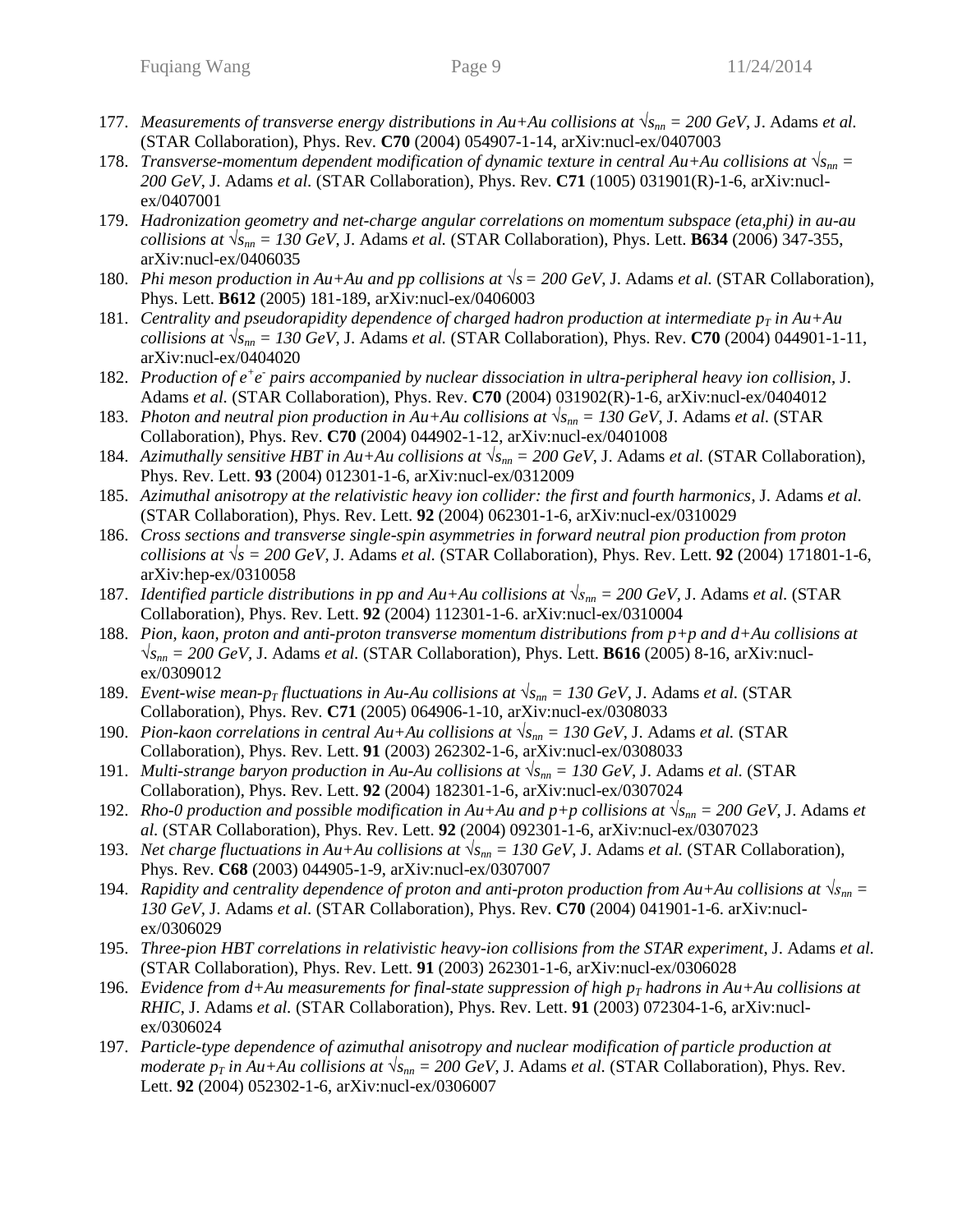- 198. *Transverse momentum and collision energy dependence of high*  $p<sub>T</sub>$  *hadron suppression in Au+Au collisions at ultrarelativistic energies*, J. Adams *et al.* (STAR Collaboration), Phys. Rev. Lett. **91** (2003) 172302-1-6, arXiv:nucl-ex/0305015
- 199. *Narrowing of the balance function with centrality in Au+Au collisions at*  $\sqrt{s_{nn}} = 130 \text{ GeV}$ , J. Adams *et al.* (STAR Collaboration), Phys. Rev. Lett. **90** (2003) 172301-1-6, arXiv:nucl-ex/0301014
- 200. *STAR detector overview*, K. H. Ackermann *et al.* (STAR Collaboration), Nucl. Instrum. Meth. **A499** (2003) 624-632
- 201. *Strange anti-particle to particle ratios at mid-rapidity in*  $\sqrt{s_{nn}} = 130 \text{ GeV} A u + Au$  collisions, J. Adams *et al.* (STAR Collaboration), Phys. Lett. **B567** (2003) 167-174. arXiv:nucl-ex/0211024
- 202. *Disappearance of back-to-back high pt hadron correlations in central Au+Au collisions at*  $\sqrt{s_{nn}} = 200$  GeV, C. Adler *et al.* (STAR Collaboration), Phys. Rev Lett. **90** (2003) 082302-1-6, arXiv:nucl-ex/0210033
- 203. *Centrality dependence of high pt hadron suppression in Au+Au collisions at √snn = 130 GeV*, C. Adler *et al.* (STAR Collaboration), Phys. Rev. Lett. **89** (2002) 202301-1-6, arXiv:nucl-ex/0206011
- 204. *Kaon production and kaon to pion ratio in Au + Au collisions at*  $\sqrt{s_{nn}} = 130 \text{ GeV}$ , C. Adler *et al.* (STAR Collaboration), Phys. Lett. **B595** (2004) 143-150. arXiv:nucl-ex/0206008
- 205. *Azimuthal anisotropy and correlations in the hard scattering regime at RHIC*, C. Adler *et al.* (STAR Collaboration), Phys. Rev. Lett. **90** (2003) 032301-1-6, arXiv:nucl-ex/0206006
- 206. *Coherent rho-0 production in ultra-peripheral heavy ion collisions,* C. Adler *et al.* (STAR Collaboration), Phys. Rev. Lett. **89** (2002) 272303-1-6, arXiv:nucl-ex/0206004
- 207. *Elliptic flow from two- and four-particle correlations in Au+Au collisions at*  $\sqrt{s_{nn}} = 130$  GeV, C. Adler *et al.* (STAR Collaboration), Phys. Rev. **C66** (2002) 034904-1-17, arXiv:nucl-ex/0206001
- 208. *Azimuthal anisotropy of K0s and Lambda + Lambda-bar production at mid-rapidity from Au+Au collisions at √snn = 130 GeV*, C. Adler *et al.* (STAR Collaboration), Phys. Rev. Lett. **89** (2002) 132301-1-6, arXiv:hep-ex/0205072
- 209. *K*\*(892)<sup> $\delta$ </sup> production in relativistic heavy ion collisions at  $\sqrt{s_{nn}}$  = 130 GeV, C. Adler et al. (STAR Collaboration), Phys. Rev. **C66** (2002) 061901(R)-1-6, arXiv:nucl-ex/0205015
- 210. *Mid-rapidity phi production in Au+Au collisions at*  $\sqrt{s_{nn}} = 130$  GeV, C. Adler *et al.* (STAR Collaboration), Phys. Rev. **C65** (2002) 041901(R)-1-5
- 211. *Mid-rapidity lambda and lambda-bar production in Au+Au collisions*  $\sqrt{s_{nn}} = 130 \text{ GeV}$ , C. Adler *et al.* (STAR Collaboration), Phys. Rev. Lett. **89** (2002) 092301-1-6, arXiv:nucl-ex/0203016
- 212. *Measurement of inclusive antiprotons from Au+Au collisions at*  $\sqrt{s_{nn}} = 130 \text{ GeV}$ , C. Adler *et al.* (STAR Collaboration), Phys. Rev. Lett. **87** (2001) 262302-1-6. arXiv:nucl-ex/0110009
- 213. Antideuteron and antihelium production in Au+Au collisions at  $\sqrt{s_{nn}} = 130 \text{ GeV}$ , C. Adler *et al.* (STAR Collaboration), Phys. Rev. Lett. **87** (2001) 262301-1-6; Erratum: *ibid.* **87** (2001) 279902-1-1, arXiv:nuclex/0108022
- 214. *Multiplicity distribution and spectra of negatively charged hadrons in Au+Au collisions at √snn = 130 GeV*, C. Adler *et al.* (STAR Collaboration), Phys. Rev. Lett. **87** (2001) 112303-1-5, arXiv:nucl-ex/0106004
- 215. Pion interferometry of  $\sqrt{s_{mn}} = 130 \text{ GeV}$  Au+Au collisions at RHIC, C. Adler *et al.* (STAR Collaboration), Phys. Rev. Lett. **87** (2001) 082301-1-6, arXiv:nucl-ex/0107008
- 216. *Identified particle elliptic flow in Au+Au collisions at*  $\sqrt{s_{nn}} = 130$  GeV, C. Adler *et al.* (STAR Collaboration), Phys. Rev. Lett. **87** (2001) 182301-1-6, arXiv:nucl-ex/0107003
- 217. *Mid-rapidity anti-proton to proton ratio from Au+Au collisions at √snn =130 GeV*, C. Adler *et al.* (STAR Collaboration), Phys. Rev. Lett. **86** (2001) 4778-4782; Erratum: Phys. Rev. Lett. **90** (2003) 119903(E)-1-2. arXiv:nucl-ex/0104022
- 218. *Event-by-event fluctuations of the kaon to pion ratio in central Pb+Pb collisions at 158-GeV per nucleon*, S.V. Afanasev *et al.* (NA49 Collaboration), Phys. Rev. Lett. **86** (2001) 1965-1969, arXiv:hep-ex/0009053
- 219. *Elliptic flow in Au+Au collisions at*  $\sqrt{s_{nn}} = 130 \text{ GeV}$ , K.H. Ackermann *et al.* (STAR Collaboration), Phys. Rev. Lett. **86** (2001) 402-407, arXiv:nucl-ex/0009011

## **Publications with Other Collaborations**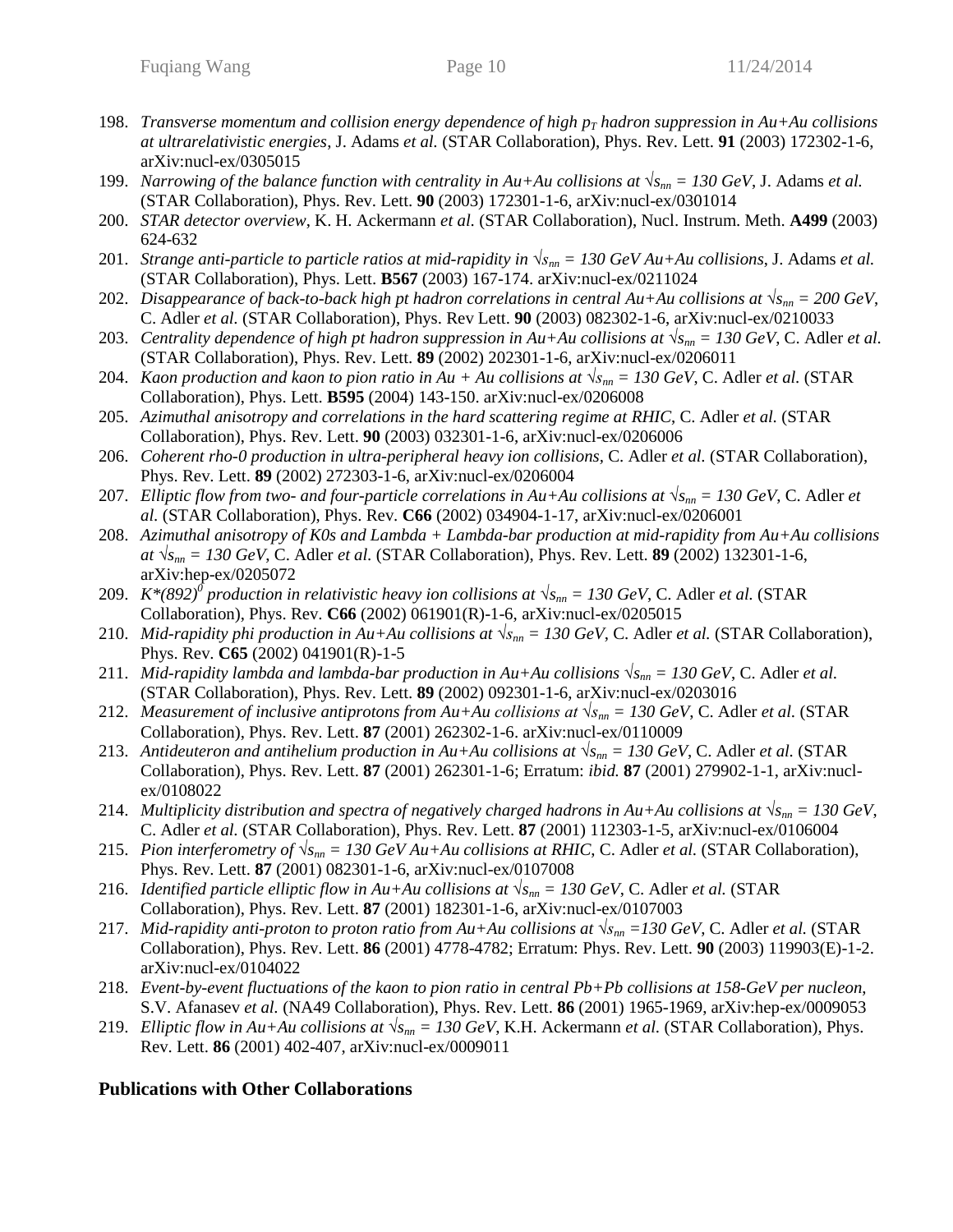- 220. *Comparison of source images for proton's, -'s and Lambda's in 6-AGeV Au+Au collisions*, P. Chung *et al.* (E895 Collaboration) and D. Brown, S. Pratt, F. Wang, P. Danielewicz, Phys. Rev. Lett. **91** (2003) 162301- 1-5. arXiv:nucl-ex/0212028
- 221. *System, centrality, and transverse mass dependence of two-pion correlation radii in heavy ion collisions at 11.6 and 14.6 A GeV/c*, L. Ahle *et al.* (E-802 Collaboration), Phys. Rev. **C66** (2002) 054906-1-15. arXiv:nucl-ex/0204001
- 222. *Systematics of midrapidity transverse energy distributions in limited apertures from p+Be to Au+Au collisions at ags energies*, T. Abbott *et al.* (E-802 Collaboration), Phys. Rev. **C63** (2001) 064602-1-25; Erratum: Phys. Rev. **C64** (2001) 029901(E)-1-1
- 223. *Production of phi-mesons in p+p, p+Pb, and central Pb+Pb collisions at*  $E_{beam} = 158$  *A GeV, S.V. Afanasiev et al.* (NA49 Collaboration), Phys. Lett. **B491** (2000) 59-66
- 224. An excitation function of  $K^-$  and  $K^+$  production in Au+Au reactions at the AGS, L. Ahle et al. (E866) Collaboration) and B.B. Back *et al.* (E917 Collaboration), Phys. Lett. **B490** (2000) 53-60. arXiv:nuclex/0008010
- 225. *Deuteron production in central Pb+Pb collisions at 158-A-GeV*, S.V. Afanasiev *et al.* (NA49 Collaboration), Phys. Lett. **B486** (2000) 22-28
- 226. *Excitation function of*  $K^+$  *and*  $\pi^+$  production in Au+Au reactions at 2-10 AGeV, L. Ahle *et al.* (E866) Collaboration) and B.B. Back *et al.* (E917 Collaboration) Phys. Lett. **B476** (2000) 1-8. arXiv:nuclex/9910008
- 227. *Two-proton correlation function in central Pb+Pb collisions at 158 A GeV*, H. Appelshauser *et al.* (NA49 Collaboration), Phys. Lett. **B467** (1999) 21-28. arXiv:nucl-ex/9905001
- 228. *Proton and deuteron production in Au+Au reactions at 11.6 A GeV/c*, L. Ahle *et al.* (E-802 Collaboration), Phys. Rev. **C60** (1999) 064901-1-16
- 229. *Event-by-event fluctuations of average transverse momentum in central Pb+Pb collisions at 158-GeV per nucleon*, H. Appelshauser *et al.* (NA49 Collaboration), Phys. Lett. **B459** (1999) 679-686. arXiv:hepex/9904014
- 230. *Centrality dependence of kaon yields in Si+A and Au+Au collisions at relativistic energies*, L. Ahle *et al.* (E-802 Collaboration), Phys. Rev. **C60** (1999) 044904-1-11. arXiv:nucl-ex/9903009
- 231. *The NA49 large acceptance hadron detector*, S. Afanasiev *et al.* (NA49 Collaboration), Nucl. Instrum. Meth. **A430** (1999) 210-244
- 232. *Baryon stopping and charged particle distributions in central Pb+Pb collisions at 158-GeV per nucleon*, H. Appelshauser *et al.* (NA49 Collaboration), Phys. Rev. Lett. **82** (1999) 2471-2475. arXiv:nucl-ex/9810014
- 233. *Simultaneous multiplicity and forward energy characterization of particle spectra in Au+Au collisions at 11.6 A GeV/c*, L. Ahle *et al.* (E-802 Collaboration), Phys. Rev. **C59** (1999) 2173-2188
- 234. *Xi and anti-xi production in 158-GeV/nucleon Pb+Pb collisions*, H. Appelshauser *et al.* (NA49 Collaboration), Phys. Rev. **B444** (1998) 523-530, arXiv:nucl-ex/9810005
- 235. *Kaon production in Au+Au collisions at 11.6 A GeV/c*, L. Ahle *et al.* (E-802 Collaboration), Phys. Rev. **C58** (1998) 3523-3538
- 236. *Spectator nucleons in Pb+Pb collisions at 158 AGeV*, H. Appelshauser *et al.* (NA49 Collaboration), Eur. Phys. J. **A2** (1998) 383-390
- 237. *Hadronic expansion dynamics in central Pb+Pb collisions at 158-GeV per nucleon*, H. Appelshauser *et al.* (NA49 Collaboration), Eur. Phys. J. **C2** (1998) 661-670, arXiv:hep-ex/9711024
- 238. *Antiproton production in Au+Au collisions at 11.7 AGeV/c,* L. Ahle *et al.* (E-802 Collaboration), Phys. Rev. Lett. **81** (1998) 2650-2654
- 239. *Directed and elliptic flow in 158-GeV/nucleon Pb+Pb collisions*, H. Appelshauser *et al.* (NA49 Collaboration), Phys. Rev. Lett. **80** (1998) 4136-4140, arXiv:nucl-ex/9711001
- 240. *Particle production at high baryon density in central Au+Au reactions at 11.6 AGeV/c*, L. Ahle *et al.* (E-802 Collaboration), Phys. Rev. **C57** (1998) R466-470
- 241. *Proton, deuteron and triton emission at target rapidity in Au+Au collisions at 10.20 AGeV: spectra and directed flow*, L. Ahle *et al.* (E-802 Collaboration), Phys. Rev. **C57** (1998) 1416-1427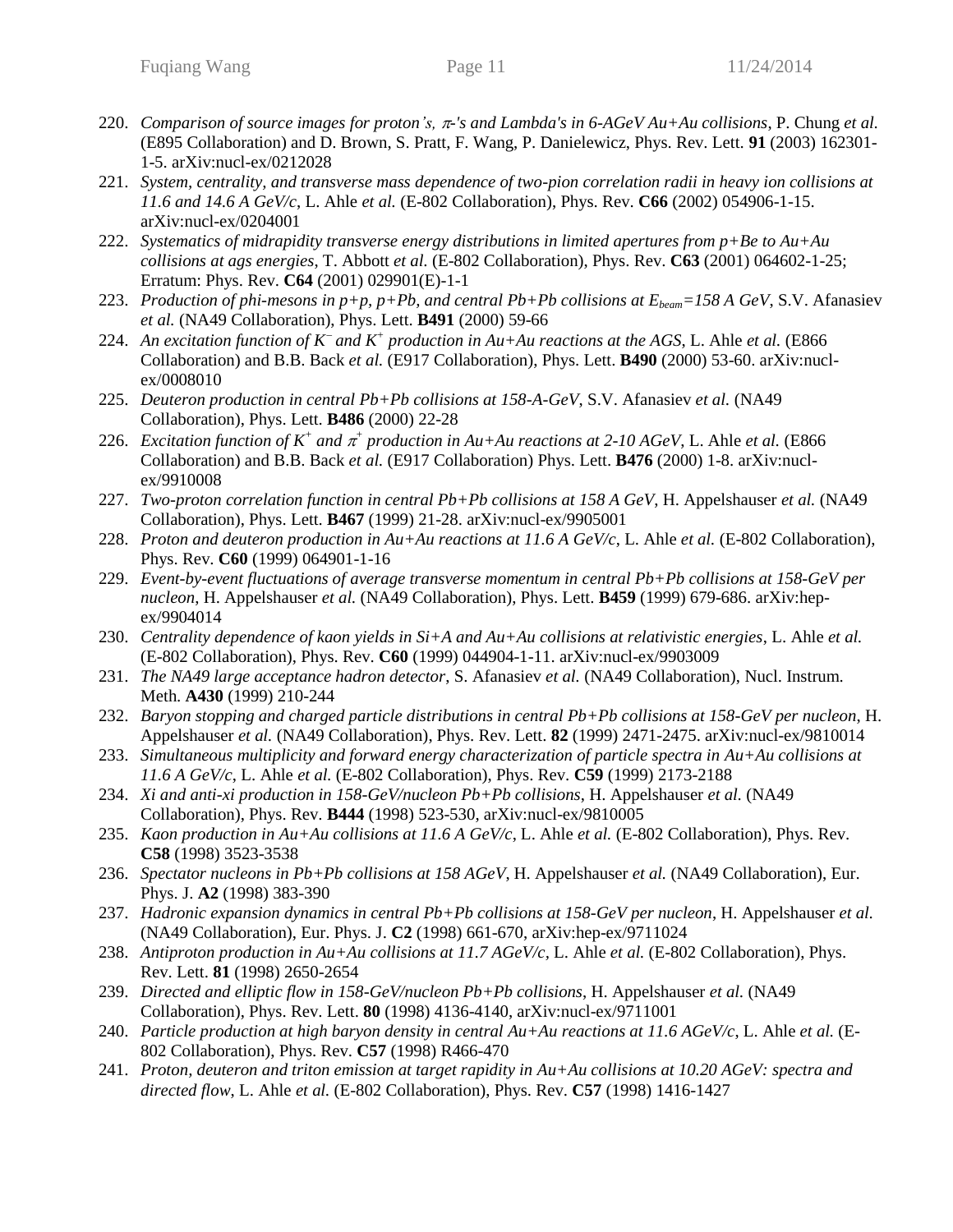- 242. *Two-particle rapidity correlations from the Bose-Einstein effect in central <sup>28</sup>si+au collisions at 14.6-A-GeV/c and intermittency*, Y. Akiba *et al.* (E-802 Collaboration), Phys. Rev. **C56** (1997) 1544-1552
- 243. *Baryon emission at target rapidities in Ai+Al, Cu, Au collisions at 14.6-A-GeV/c and Au+Au collisions at 11.7-A-GeV/c*, L. Ahle *et al.* (E-802 Collaboration), Phys. Rev. **C55** (1997) 2604-2614
- 244. *Production of phi mesons in central <sup>28</sup>Si+<sup>197</sup>Au collisions at 14.6-A/GeV/c*, Y. Akiba *et al.* (E-802 Collaboration), Phys. Rev. Lett. **76** (1996) 2021-2024
- 245. *Global transverse energy distributions in Si+Al, Au at 14.6-A/GeV/c and Au+Au at 11.6-A.GeV/c*, L. Ahle *et al.* (E-802 Collaboration), Phys. Lett. **B332** (1994) 258-264
- 246. *Bose-Einstein correlation of Kaons in Si+Au collisions at 14.6-A/GeV/c, Y. Akiba et al.* (E-802 Collaboration), Phys. Rev. Lett. **70** (1993) 1057-1060

## **Refereed Conference Proceedings**

- 1. *Dihadron azimuthal correlations at large pseudo-rapidity difference in multiplicity-selected d+Au collisions by star*, Fuqiang Wang (for the STAR Collaboration), arXiv:1404.2674, in proceedings of Hard Probes 2013.
- 2. *Dihadron correlations in d+Au collisions from STAR*, Fuqiang Wang (for the STAR Collaboration), arXiv:1403.5851, in proceedings of Initial Stages in High-Energy Nuclear Collisions 2013.
- 3. *Dihadron correlation relative to the event plane in 200 GeV Au+Au collisions from STAR*, on behalf of the STAR Collaboration, Fuqiang Wang (for the STAR Collaboration), arXiv:1309.4515, JPCS **458** (2013) 012029, in proceedings of the  $29<sup>th</sup>$  Winter Workshop On Nuclear Dynamics.
- 4. *High-p<sup>T</sup> triggered dihadron correlations with v<sup>n</sup> background subtraction by STAR*, Fuqiang Wang (for the STAR Collaboration), arXiv:1201.5006, in proceedings of Strangeness in Quark Matter 2011.
- 5. *Geometrical effect on conical emission of correlated hadrons*, Fuqiang Wang (for the STAR Collaboration), arXiv:1201.5004, in proceedings of Strangeness in Quark Matter 2009.
- 6. *Non-flow, and what flow to subtract in jet-correlation*, Fugiang Wang, arXiv:0910.3902, PoS High-p<sub>T</sub> physics09 (2009) 038, in proceedings of the  $4<sup>th</sup>$  international workshop on High- $p_T$  physics at LHC.
- 7. *Hard probes are the "meridian line", sQGP is the forbidden city*, Fuqiang Wang, arXiv:0910.2754, Nucl. Phys. **A834** (2010) 223c, in proceedings of the 10<sup>th</sup> International Conference on Nucleus-Nucleus collisions.
- 8. *Forward- and mid-rapidity jet-like correlations*, Fuqiang Wang (for the STAR Collaboration), arXiv:0707.0815, Inter. Jour. Mod. Phys. E  $16(2007)$  3168, in proceedings of the XI<sup>th</sup> International Workshop on Correlation and Fluctuation in Multiparticle Production.
- 9. *In-medium properties of jets*, Fuqiang Wang, J. Phys. G **34** (2007) S337-344, arXiv:0707.0801, in proceedings of Quark Matter 2006.
- 10. *Jet-like correlations between forward and mid-rapidity*, Fuqiang Wang (for the STAR Collaboration), arXiv:nucl-ex/0610011, Nucl. Phys. **A783** (2007) 157-164, in proceedings of Hard Probes 2006.
- 11. *Soft physics from STAR*, Fuqiang Wang (for STAR Collaboration), arXiv:nucl-ex/0510068, Nucl. Phys. **A774** (2006) 129-138, in proceedings of Quark Matter 2005.
- 12. *Measurement of jet modification at RHIC*, Fuqiang Wang, in proceedings of 39<sup>th</sup> Rencontres de Moriond QCD and High Energy Hadronic Interaction, ed. Etienne Auge and J. Tran Thanh Van, 2004, pp. 317-32.
- 13. *Measurement of jet modification at RHIC*, Fuqiang Wang (for STAR Collaboration), arXiv:nucl-ex/0404010, J. Phys. G: Nucl. Part. Phys **30** (2004) S1299-1303*,* in proceedings of Quark Matter 2004.
- 14. *Mid-rapidity*  $\pi^{\pm}$ ,  $K^{\pm}$  and anti-proton spectra and particle ratios from STAR, O. Barannikova and F. Wang (for STAR Collaboration), arXiv:nucl-ex/0210034, Nucl. Phys. **A715** (2003) 458c-461c, in proceedings of Quark Matter 2002.
- 15. Systematics of mid-rapidity K/pi ratio in heavy-ion collisions, Fuqiang Wang, arViv:nucl-ex/0201018, J. Phys. G: Nucl. Part. Phys. **28** (2002) 2109-2113, in proceedings of Strangeness Quark Matter 2001.
- 16. *Strangeness in dense nuclear matter: a review of AGS results*, Fuqiang Wang, arXiv:nucl-ex/0010002, J. Phys. G: Nucl. Part. Phys. **27** (2001) 283-300, in proceedings of Strangeness Quark Matter 2000.
- 17. *NA49 results on single particle and correlation measurements in central Pb+Pb collisions*, Fuqiang Wang (for NA49 collaboration), nucl-ex/9812001, in proceedings of the XXVIII International Symposium on Multiparticle Dynamics, ed. N.G. Antoniou, *et al.,* p.68-79.